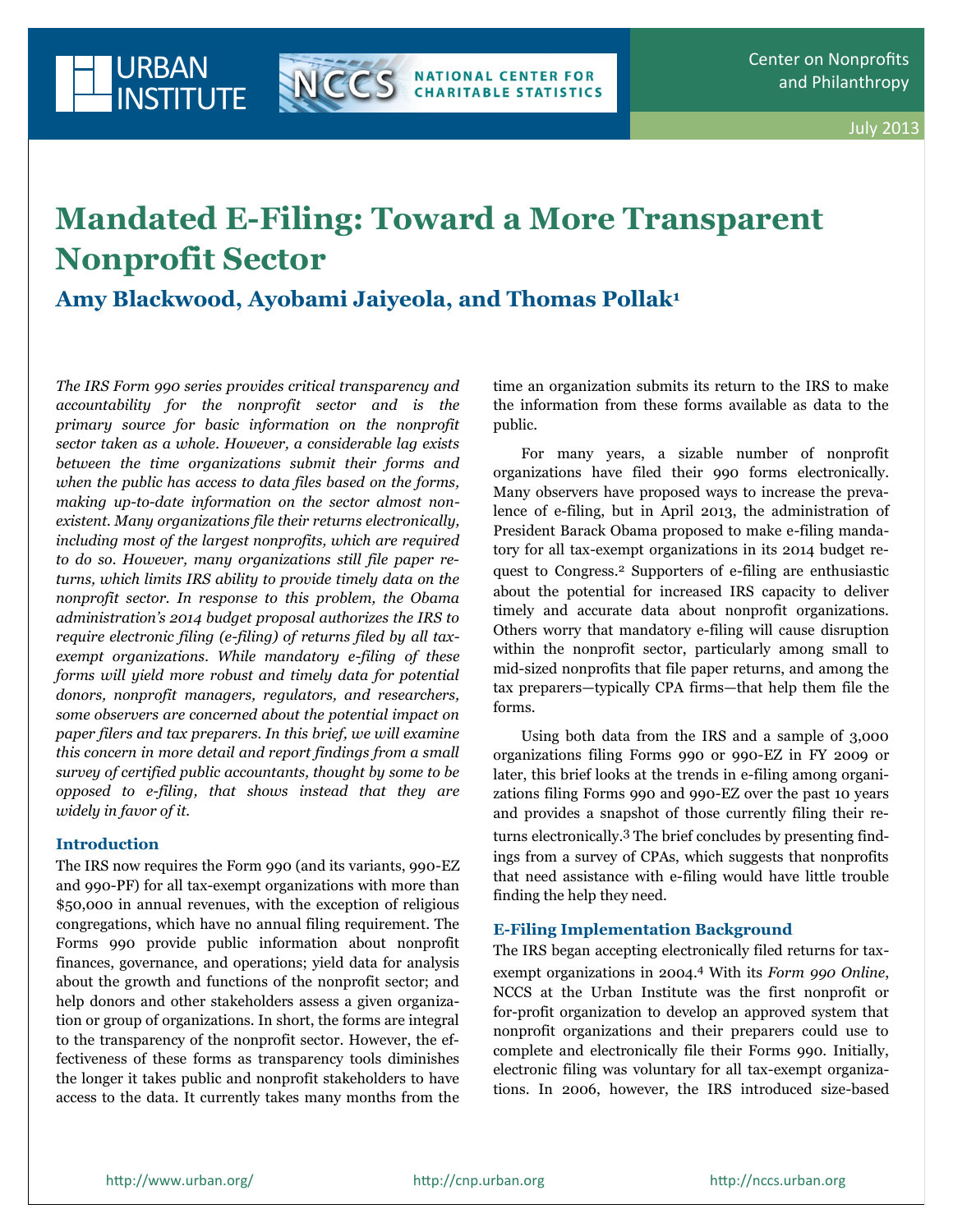



mandatory electronic filing for nonprofits—first requiring nonprofits to e-file if they filed 250 or more IRS forms per year and had \$50 million in assets, then dropping the asset threshold to \$10 million in 2007.<sup>5</sup> (In practical terms, this means that an organization must have at least 245 employees or consultants on its books in a given year for whom it completed IRS W-2 or 1099 Forms, plus four quarterly Form 941s for reporting employee income tax withholding, plus the Form 990.) In 2011, approximately 10,000 organizations, or 2 percent of Form 990 and 990-EZ filers, were required to file electronically.<sup>6</sup>

The Pension Protection Act of 2006 (PPA) further expanded mandatory electronic filing by requiring nearly half a million nonprofit organizations with less than \$25,000 in annual gross receipts (which previously had no filing requirement) to electronically file the newly created Form 990-N (e-Postcard). While the e-Postcard collects only the most basic information, the new filing requirements, coupled with the usability and easy accessibility of the electronically filed data, meant that the IRS could confirm the continued operations of over 400,000 smaller nonprofits.<sup>7</sup> The PPA e-Postcard filing requirements also resulted in the IRS revoking tax-exempt status for nearly 300,000 organizations that did not file the 990-N for three consecutive years and removing them from the IRS lists of active organizations, yielding a much clearer picture of the nonprofit sector.<sup>8</sup> NCCS also surveyed a small number of organizations that did not file the e-Postcard and found that the overwhelming majority of them were, in fact, no longer functioning.

#### **Where We Are Now**

As of early 2013, both the smallest and largest tax-exempt organizations are required to electronically file their returns. However, no e-filing requirements exist for approximately 420,000 mid-sized organizations9—those required to file a Form 990 or 990-EZ, that file fewer than 250 returns annually, and have less than \$10 million in assets. These mid-sized organizations account for 98 percent of organizations filing Forms 990 or 990-EZ.



## Figure 1. Actual and Projected Electronic Filing of Forms 990 and 990-EZ, 2007–19

*Sources:* Internal Revenue Service, original data from Office of Forecasting and Data Analysis (April 2012); Internal Revenue Service, Publication 6186 (October 2012). *Note:* A dashed line indicates projected numbers.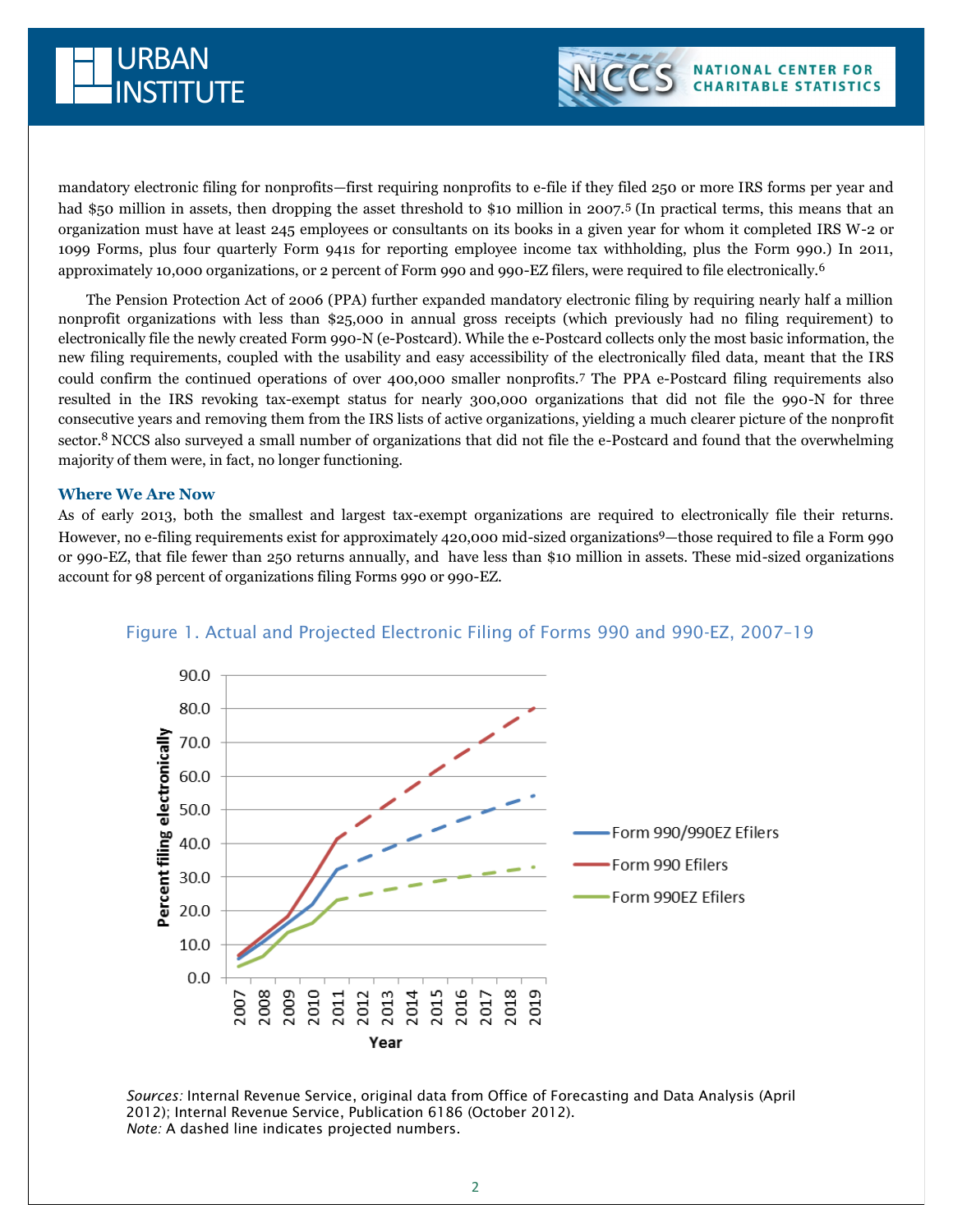



To date, policymakers have made little effort to increase electronic filing among these mid-sized organizations. E-filing requirements have focused only on the largest organizations, which account for just 2 percent of Form 990 and 990-EZ filers. The president's FY 2013 budget request sought to boost electronic filing among nonprofits by giving the Treasury Department authority to lower the current 250-return threshold.<sup>10</sup> It made no mention, however, of lowering the asset threshold below \$10 million. Considering that nearly 95 percent of tax-exempt organizations filing the Form 990 or 990-EZ hold less than \$10 million in assets, mandating e-filing without lowering or removing the asset threshold is an ineffective approach to increasing the overall electronic filing rate of nonprofits.

Some argue there is limited value in expanding electronic filing requirements beyond the 2 percent already required since these organizations account for approximately 67 percent of the revenues and 63 percent of the assets of exempt organizations filing a Form 990 or 990-EZ.<sup>11</sup> This, argument, however, underestimates the substantial role that the smaller or mid-sized organizations play in community life and their role as the face of the nonprofit sector for many donors and members of the general public. It also ignores the potential cost savings for federal and state governments, and research and watchdog organizations, as well as the improvements in timeliness and transparency that would occur, if e-filing requirements were broadened.

## **E-Filing Trends**

### *1. E-filing frequency is projected to increase*

In 2004, the IRS initiated voluntary electronic filing for tax-exempt organizations. Just over 4,000 organizations filed their returns electronically that first year, but this number has been increasing steadily. Figure 1 displays the percentage of organizations e-filing their Forms 990 and 990-EZ over the past five years as well as the projected electronic filing rates through 2019. In 2007, just 6 percent of nonprofits e-filed their returns, compared with 32 percent in 2011. Electronic filing has grown



## Figure 2. Form 990 and 990-EZ Electronic Filing Rates by Asset Level, 2011–12

*Source:* IRS Business Master File, October 2012; National Center for Charitable Statistics, Electronic Filing Sample November 2012.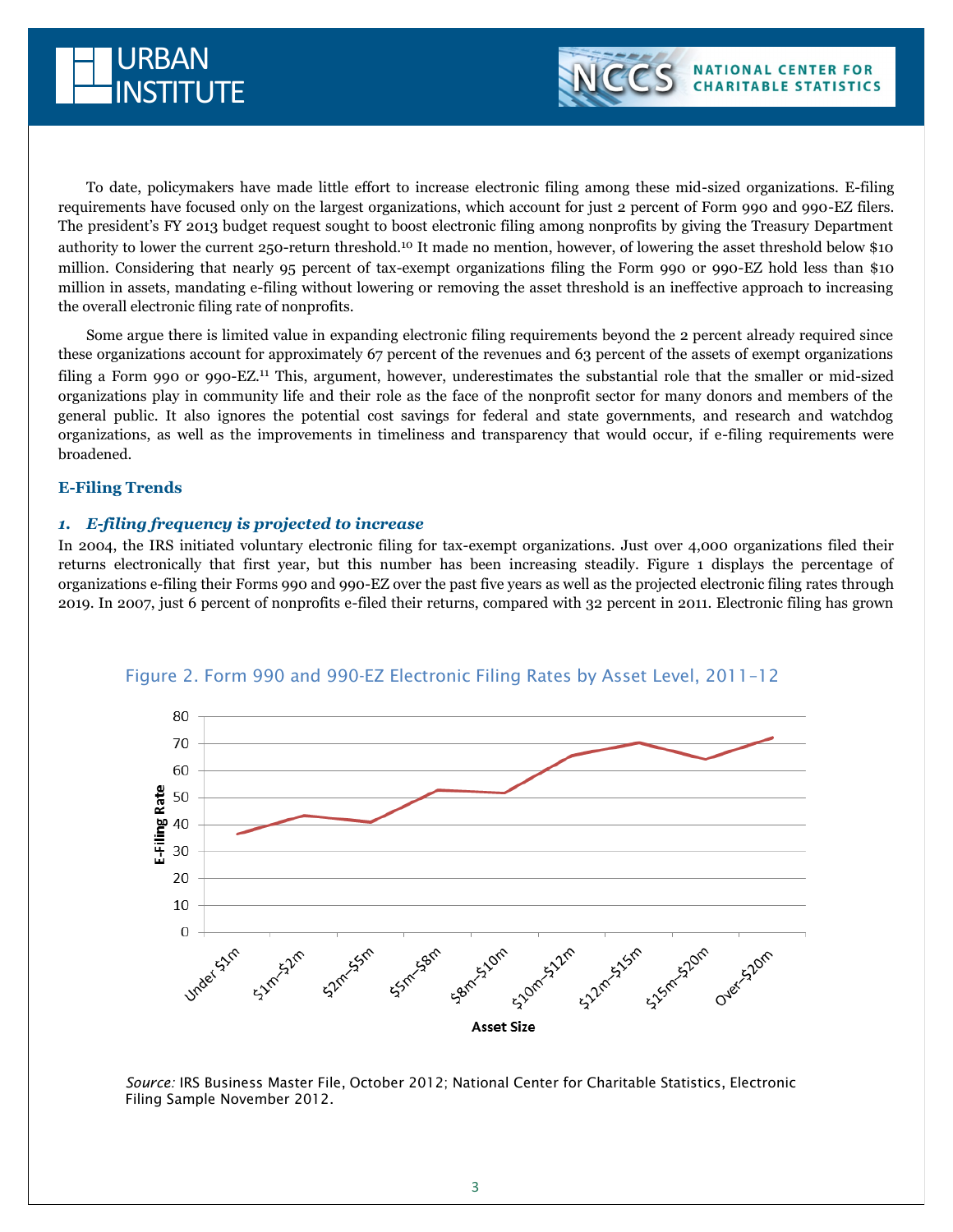



While the IRS projects that e-filing of both forms will continue to rise without changes to the law, it predicts significantly greater growth in electronic filing among Form 990 filers. In fact, the IRS projects that the Form 990 e-filing rate will nearly double from 2011 to 2019, while the projected growth of e-filing among Form 990-EZ filers will be a mere 10 percentage points over the same period. All told, given current trends in e-filing, a projected 43 percent of all nonprofits—over 675,000 organizations—will still be filing paper returns in 2019 if allowed to do so.

## *2. Large nonprofits are much more likely to file electronically than small nonprofits*

Currently, larger organizations e-file at higher rates than smaller organizations. Thirty-six percent of organizations with less than \$1 million in assets filed electronically in 2011, compared with 63 percent of organizations with \$5 million or more in assets (figure 2). In fact, almost all organizations meeting the current electronic filing requirements (\$10 million or more in assets and filing at least 250 returns per year) filed electronically in 2011.<sup>12</sup> However, only 2 percent of nonprofit organizations meet these requirements; smaller organizations comprise the vast majority of organizations filing the Form 990 or 990-EZ. Organizations with less than \$1 million in assets account for approximately 76 percent of filers, while organizations with \$5 million or more in assets account for only 7 percent.<sup>13</sup>

## *3. Paid preparers are more likely to file electronically*

Until the most recent proposal in the president's budget request, all current and proposed mandated e-filing requirements have been limited to only the largest nonprofit organizations. While it is logical to assume that the burden on smaller organizations might outweigh the benefit of requiring electronic filing if smaller organizations are saddled with purchasing costly new

|                                          | <b>Number of</b><br>organizations | % filed by paid<br>preparer | E-filing rate of returns<br>filed by paid preparers |
|------------------------------------------|-----------------------------------|-----------------------------|-----------------------------------------------------|
| All                                      | 429,247                           | 83.0                        | 44.4                                                |
| Type of Form                             |                                   |                             |                                                     |
| Form 990-EZ                              | 178,961                           | 73.5                        | 39.8                                                |
| Form 990                                 | 250,286                           | 89.2                        | 46.9                                                |
| <b>Asset Size (Form 990 Only)</b>        |                                   |                             |                                                     |
| Under \$1 million                        | 145,715                           | 88.8                        | 42.7                                                |
| $\frac{1}{2}$ million – \$2 million      | 31,410                            | 94.5                        | 44.5                                                |
| $ 52$ million – \$5 million              | 29,966                            | 91.0                        | 43.2                                                |
| $ 55$ million – \$8 million              | 11,086                            | 90.8                        | 53.6                                                |
| $\frac{1}{2}$ \$8 million – \$10 million | 4,427                             | 88.9                        | 51.9                                                |
| $\frac{1}{2}10$ million - \$12 million   | 3,204                             | 94.8                        | 64.5                                                |
| $\frac{1}{2}$ million – \$15 million     | 3,424                             | 90.4                        | 70.8                                                |
| $$15$ million - \$20 million             | 3,796                             | 88.3                        | 68.0                                                |
| Over \$20 million                        | 17,258                            | 77.9                        | 78.9                                                |

# Table 1. Returns Filed by Paid Preparers by Type of Form and Size, 2011–12

*Source:* IRS Business Master File, October 2012; National Center for Charitable Statistics, Electronic Filing Sample November 2012.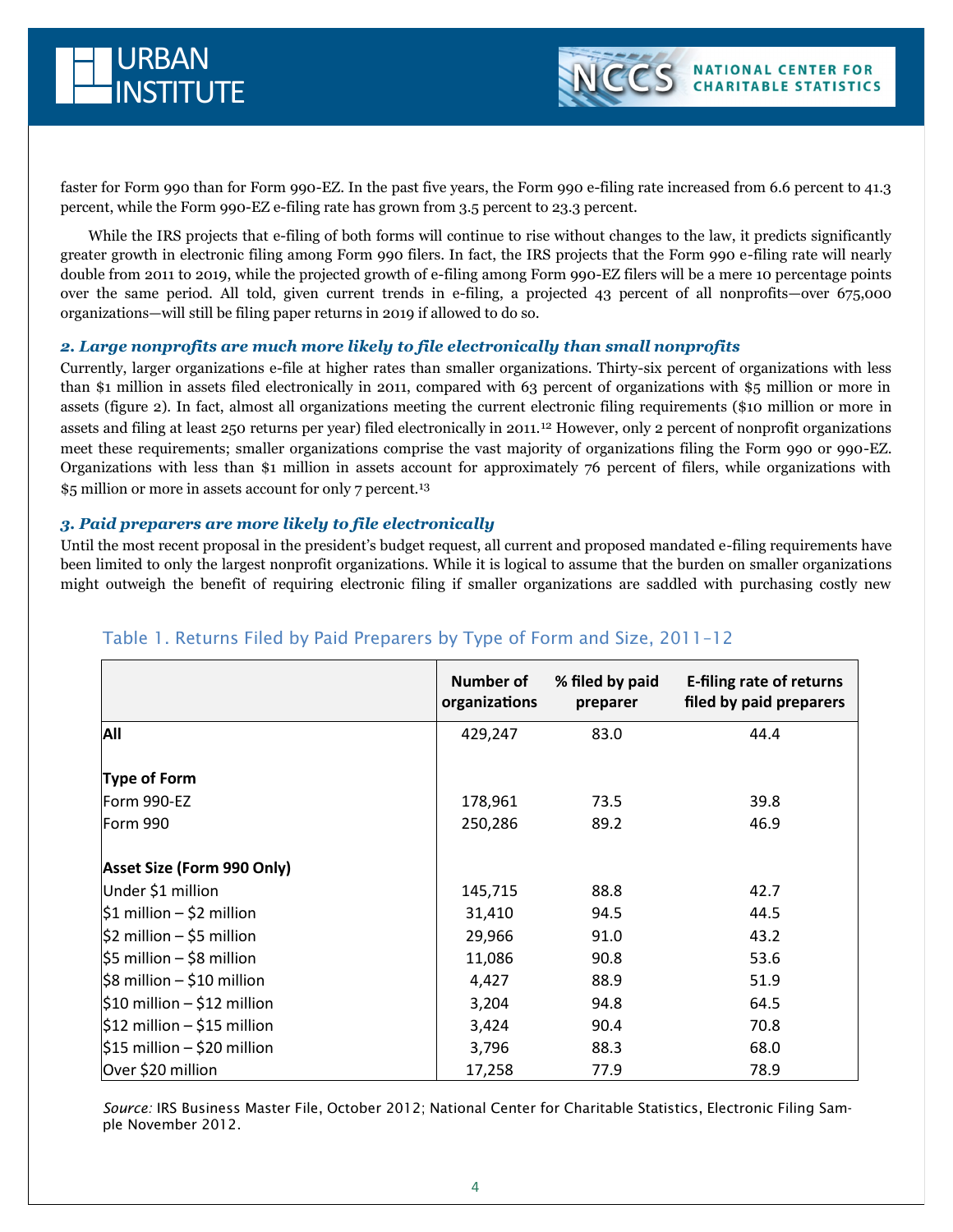software to electronically file their own returns, our analysis finds that the vast majority of nonprofits use a paid preparer to file their Forms 990 and 990-EZ. In fact, as table 1 shows, paid preparers filed 83 percent of all Forms 990 and 990-EZ in 2011.<sup>14</sup>

URBAN

**INSTITUTE** 

Organizations filing a Form 990 used paid preparers at a slightly higher rate than those filing Forms 990-EZ, 89 percent compared with 74 percent. Among those organizations filing Forms 990, paid preparers filed around 90 percent of returns across most size categories. Organizations with \$20 million or more in assets had the lowest rate of returns filed by paid preparers, 78 percent, suggesting they have finance staff filing their tax forms.

Returns filed by paid preparers are electronically filed at higher rates than returns filed directly by organizations themselves, 44 percent compared to 18 percent. There is still much room for improvement in the rates. Table 1 displays the electronic filing rates of forms prepared by paid preparers by form type and by size. Paid preparers filing Forms 990 e-file at higher rates than paid preparers filing Forms 990-EZ. Forty percent of Forms 990-EZs filed by a paid preparer are electronically filed, compared with 47 percent of Forms 990. If we look just at Forms 990 filed by a paid preparer, organizations with less than \$5 million in assets, which account for 83 percent of Form 990 filers, electronically file at lower rates than larger organizations. Forty-three percent of organizations with less than \$5 million in assets electronically file, compared with 65 percent of organizations with \$5 million or more in assets.

With paid preparers filing over 80 percent of tax-exempt information returns, it is worth considering electronic filing requirements for paid preparers rather than focusing solely on large organizations as the IRS is doing now. Currently, Congress is not considering legislation to mandate electronic filing by paid preparers of tax exempt information forms. However, the Worker, Homeownership, and Business Assistance Act of 2009 now requires paid tax preparers that file 11 or more individual income tax returns per year to file those returns electronically. This precedent could be expanded to encompass paid preparers filing returns for tax-exempt organizations.

# *4. Mandatory e-filing could help states modernize filing processes*

Thirty-nine states and the District of Columbia require nonprofit organizations that are active in their states to register if the organizations meet a variety of state-specific criteria based, most frequently, on the amount of contributions they receive from the public or, in other cases, on their size as measured by either their total revenues or charitable assets. These requirements are generally focused on 501(c)(3) public charities.

In addition to the state registration and annual renewal forms, most of these state charity offices (usually overseen by either the state attorneys general or secretary of state) require submission of the organizations' most recent IRS Form 990 or 990-EZ. In an analysis of 2011 and 2012 returns, we found that 50.9 percent of organizations filing a Form 990 or Form 990-EZ also submitted a copy of the form to one or more states. As expected, a greater proportion of 501(c)(3) public charities filed their forms with one or more states than "other" tax-exempt organizations, 57.2 percent compared with 36.7 percent.

Currently, only Michigan, Hawaii, California, and New York are able to accept an electronically filed Form 990 or 990-EZ. Most states will accept a copy of the most current Form 990 or 990-EZ either attached to the physical annual financial report or attached as a PDF to an electronically filed state form. The usability of these forms as regulatory tools diminishes, though, if the information from these forms cannot be linked up with the state forms and searched and analyzed as data.

Although the potential benefits to nonprofit organizations and the public from increases in electronic filing are great, state charity offices seeking to institute e-filing would have to bear some of the implementation costs. While some state charity offices already have the authority to require electronic filing, others would need to get formal statutory authority to do so—a difficult proposition in some states where measures like this are competing for limited time and attention from both the executive and legislative branches. Moreover, if additional funding is required, then state charity officials face additional hurdles in the many states working with tight budgets.<sup>15</sup>

However, many states have strong incentives to require electronic filing. Receiving state registration forms, including the Form 990 and Form 990-EZ, in electronic format will greatly increase the ability of state charity officials to monitor nonprofit organizations in their state and will free resources that may be currently spent on processing paper forms to enable state oversight. State e-filing requirements have the additional value of capturing basic financial information from organizations that actively fundraise but that have revenues below \$50,000. In Illinois, for example, organizations with more than \$15,000 in contributions provide basic information on their total assets, revenue, and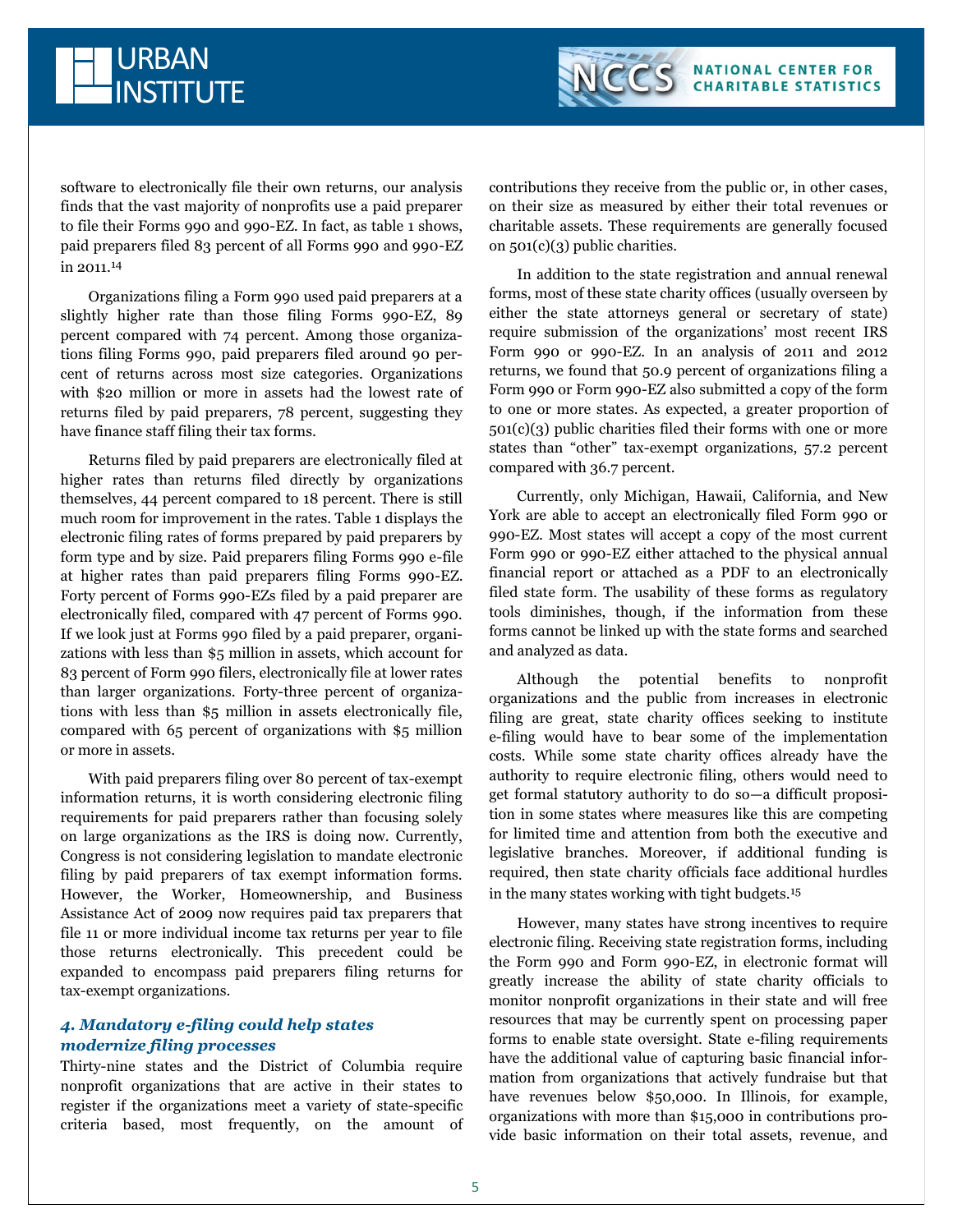



# Figure 3. Respondents by frequency of encouraging nonprofit clients to e-file



*Source:* National Center for Charitable Statistics, Survey of CPAs, 2012.

expenses16—information that helps potential donors and people interested in the civic capacity of communities distinguish inactive organizations that may have filed e-Postcards with the IRS from those that are truly active.

To gauge the preferences of potential nonprofit tax preparers for e-filing, NCCS surveyed CPAs in Pennsylvania and several other states in 2012. The responders remain anonymous. Among 211 responses received, approximately half are from CPAs in Pennsylvania, using a list of CPAs working with nonprofit organizations in the state, and the rest were from the following states (listed in order of most responses): Washington, California, Texas, New York, Connecticut, Florida, Illinois, Louisiana, New Mexico, and Mississippi.<sup>18</sup>

While not a representative sample, the responses are instructive. The majority of CPA firms that responded (61 percent) prepare relatively few (less than 25 Forms 990) per year. Just under one in five (17

percent) prepared between 25 and 50 Forms 990, and the same percentage prepared more than 50 Forms 990 per year. Five percent did not prepare Forms 990. Approximately one in five CPAs do no e-filing, more than one in three do a very high percentage, and 42 percent do a mix of paper and e-filing.

## **What Paid Preparers Think**

Form 990 e-filing through the IRS, filing electronically the National Center for Charitable Statistics (NCCS) surveyed nonprofit organizations to assess their willingness to electronically file IRS Forms 990.<sup>17</sup> The survey found that the overwhelming majority of organizations would be willing to efile. Yet e-filing rates, while growing exponentially since federal e-filing became available nearly 10 years ago, remain lower than predicted from the survey results. There are a number of possible explanations for this, but one that has remained unexamined until now is the attitudes of certified public a accountants (CPAs) who typically conduct financial audits of larger

In 2002, prior to the availability of Figure 4. Respondents by frequency of charging a higher price for



organizations and complete their *Source:* National Center for Charitable Statistics, Survey of CPAs, 2012.Forms 990.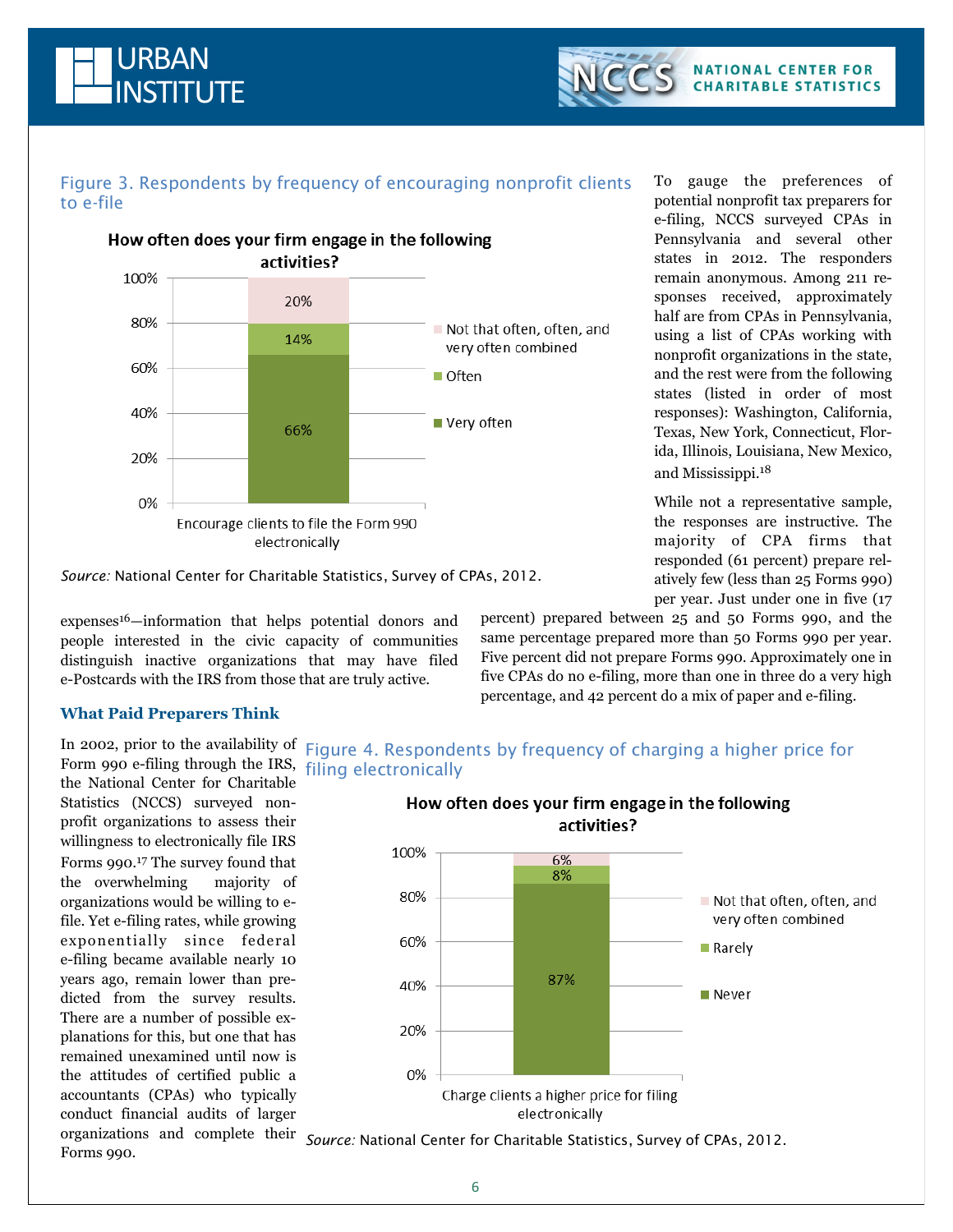



Two-thirds of the firms stated they "very often" encourage their clients to file the Form 990 electronically and another 14 percent said they "often" encourage their clients to e-file. Just 20 percent said they never, rarely, or "not that often" encourage clients to e-file (figure 3).

In addition to encouraging clients to e-file, responding CPA firms reported a price-neutral stance on charging for e-filing. As figure 4 shows, firms do not charge more for e-filing forms as a rule (95 percent never or rarely charge more). But CPAs do not charge less for e-filing forms either: 91 percent never or rarely give a discount for e-filing.

CPAs who responded to the survey identified several benefits of e-filing for their clients. Commonly cited benefits include instant notification that a Form 990 is accepted (or needs correction), ease of sharing information electronically, direct client (nonprofit organization) participation in preparing the Form 990, and reduced office and handling costs.

Despite encouragement and a price-neutral impact on their accounting fees, some clients do not ask (or actively do not want) their CPAs to file the Form 990 electronically. The CPAs discussed these barriers to e-filing in their responses to follow-up questions. The most common reason for not filing Forms 990 electronically is that organizations cannot e-file tax returns to their states. About one in eight CPAs surveyed (12 percent) identified this as a barrier for their firm's engagement in e-filing, and nearly one in five (18 percent) said this affected their clients' decisions not to e-file. The next most cited reason for not e-filing was that additional schedules or forms required from clients are not available electronically*.* About one in ten (11 percent) identified this as a barrier from the CPA perspective, and a similar percentage (10 percent) identified it as a concern for their clients.

CPAs also identified client anxieties with the technical aspects of e-filing as an area of concern. Nine percent said their clients do not want to e-file because they find the electronic software too difficult, and 9 percent said their clients lack the necessary technological skills to e-file. A popular write-in response was that the process of getting signatures from organizational representatives on e-filed forms can be a challenge, both for the firms and for the clients.

## **Conclusion**

While electronic filing by tax-exempt nonprofits has steadily increased over the past five years, policymakers have shown little interest in mandating electronic filing of IRS Form 990 or 990-EZ until recently. Strategies to this point have focused solely on the largest organizations, which account for less than 2 percent of nonprofit filers. In prior years, the Obama administration has proposed expanding electronic filing requirements among larger organizations. While those proposals would have affected only a small percentage of nonprofit filers, authorization for mandatory e-filing for all filers, as proposed in the president's 2014 budget request, would change the landscape for the public, regulatory officials, watchdog groups, and research organizations.

This approach would provide comprehensive data on the sector to the public more quickly and accurately. A regulatory strategy to increase electronic filing must target the mid-sized organizations that comprise the majority of tax-exempt filers. To the extent that states could expand state-level requirements for electronic filing, the sector will benefit from providing a seamless system that nonprofits and preparers could use to complete both their state and federal returns and helping nonprofits become accustomed to e-filing.

## **Methodology**

This brief uses a variety of data sources to determine electronic filing rates of Form 990 and Form 990-EZ filers. The overall electronic filing rates and electronic filing rates by type of form are from IRS Publication 6186—Calendar Year Return Projections for the United States and IRS Campuses (October 2012) and from original data from the IRS Office of Forecasting and Data Analysis. In order to estimate the electronic filing rates by size of organization and type of preparer (organizations versus paid preparer), a stratified random sample of 3,000 tax-exempt organizations was drawn from the IRS Business Master File (October, 2012) of a sampling frame of 429,247 tax-exempt organizations that have filed a complete Form 990 or Form 990-EZ for FY 2009 or later and was processed by the IRS in the last year (September 2011 to August 2012). Oversampling was done in the larger size categories to get a better sense of the impact of expanded size-based e-filing mandates. The sample was then weighted to reflect the overall tax-exempt population.